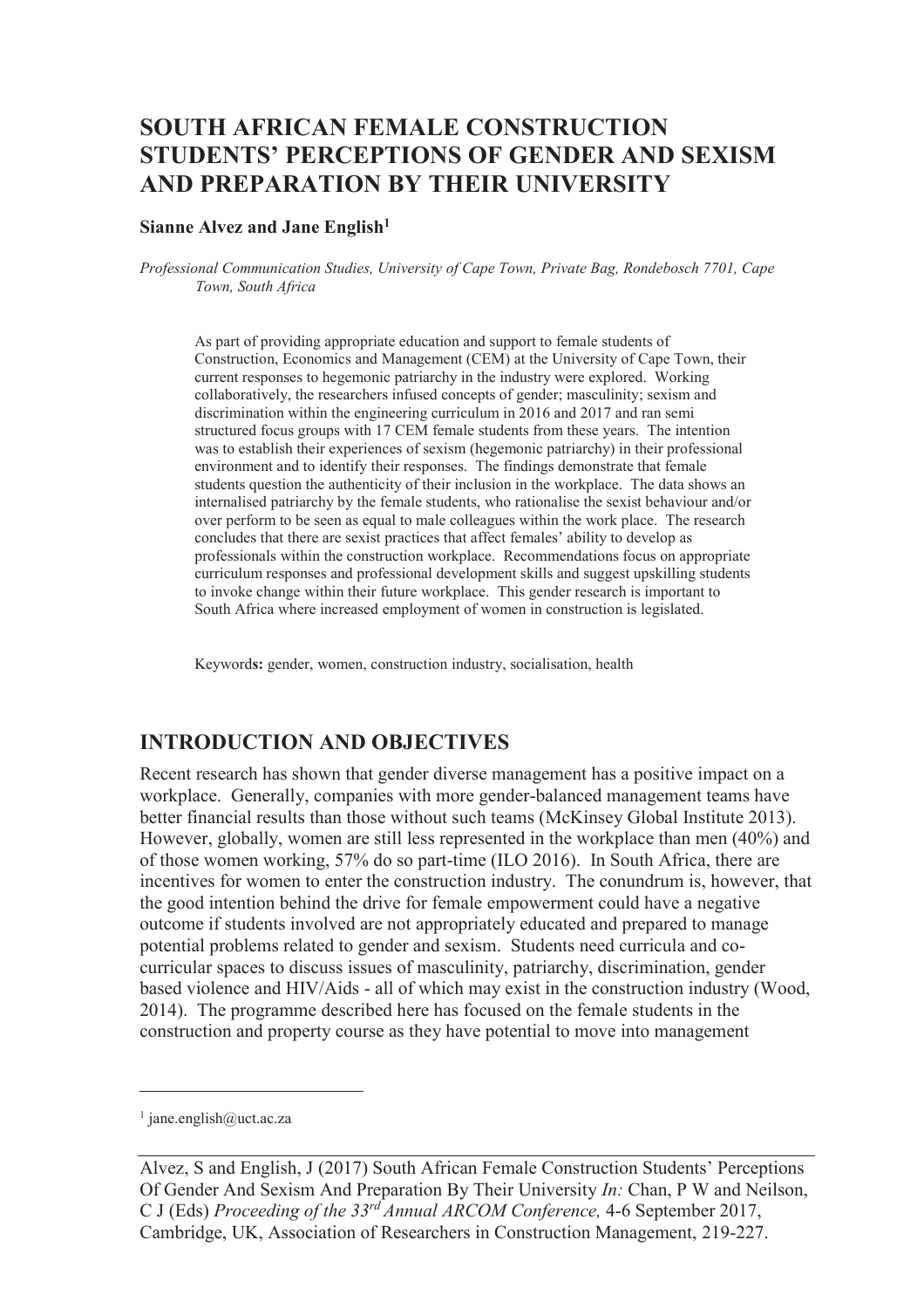positions so their attitudes and knowledge, and perceptions in relation to sexism are essential.

Thus the over-arching aim of this study is to identify the perceptions and experiences of gender discrimination and related sexism in industry by the female student body from Construction, Economics and Management (CEM) at the University Of Cape Town (UCT). The objectives were to first, understand their experiences and the impact these experiences have on them and their coping mechanisms. Secondly, the study was to consider how the CEM, UCT curriculum prepares the female student to respond to these challenges once they are in the workplace. The study builds on work and relationships explored in a previous study on inclusion of health and safety knowledge (from HAICU) in the formal syllabus within Professional Communication Studies (PCS) taken by the CEM students (English and Alves 2016).

### **BACKGROUND**

The studies on women gaining and retaining employment in the construction industry circulate similar challenges: namely, gender norms, lack of appropriate education and training, work-life issues and the glass ceiling (Haupt and Fester 2012, English and Le Jeune 2012, Mathur-Helm 2011, Floro and Komatsu 2011).

In a study of 1,435 industry practitioners, 141 first and final year construction students and 17 women working in the industry, it was found that discrimination applied to women plus their being regarded as not having the same gravitas as men were negative factors (Madikizela and Haupt 2010). A reinforcing factor - both a contributing one and an outcome was that there are so few role models for women in the industry - is confirmed by this study as well (English and Le Jeune 2012).

In terms of the macro environment, it is interesting to place South Africa in comparison with the other countries. South Africa is viewed as a third world country yet has been progressive in some areas since the paradigm shift brought by democracy in 1994. By 2013 more women than men were registered as voters and women make up nearly half of the parliament (Johnston 2014). The same equitable results are not seen in industry even though, over 10 years ago, the Construction Industry Development Board (CIDB), South Africa set minimum levels for female employment in the construction industry (CIDB 2006). Numerous other legislative initiatives on domestic rights, children and marriage have been instituted. In 2014 the African National Council (ANC) produced a manifesto which included facilitating women's access to work, business and enterprise. This reflects that, since 1994, the greater political drive has been to meet issues of poverty, race and economy with gender equality being a secondary concern. While this is understandable, gender equality is the cornerstone enabling women's rights to be met.

The current World Economic Forum ratings of the gender gap are an indicator that the rating is not only about numbers. In 2016 the issue of the wage gap became a basis for a study across countries. South Africa came through well overall in 15th position out of 72 countries (World Economic Forum 2016:10). The improved reading for "Namibia and South Africa, is due to progress in closing their gender gaps in women's labour force participation and estimated earned income" (World Economic Forum 2016: 23). The global indices looked at economic participation; opportunity; education; health and survival; and political empowerment. South Africa scored only 63/72 for economic participation and opportunity.

At the macro-level, public policies need a legal framework to support women in the marketplace, and with land and property rights. In Lesotho, Namibia and South Africa,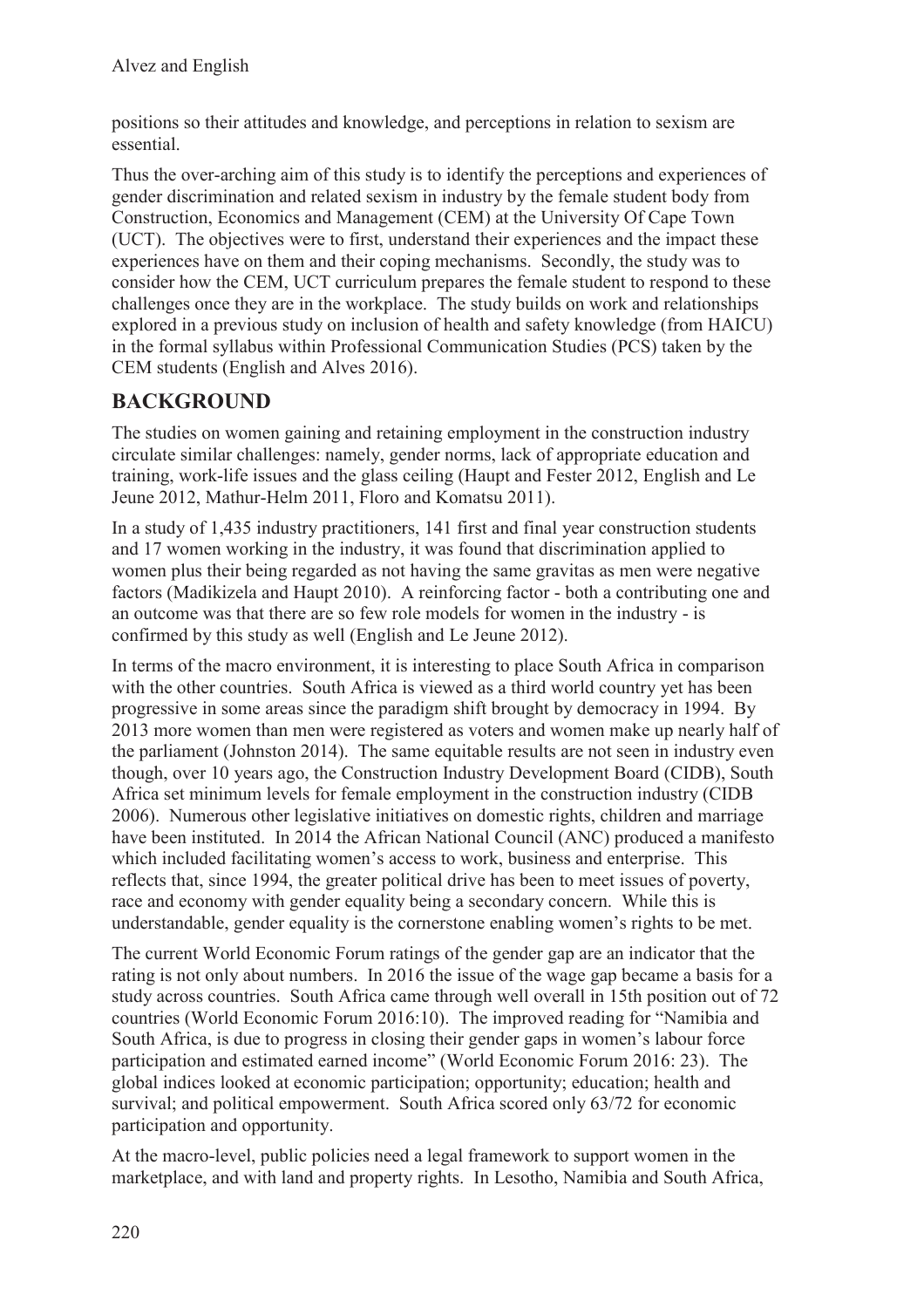laws recognising husbands as the heads of households have been abolished. This has enabled women to register property in their name (Hallward-Driemeier 2011). A mechanism to assist women enter positions of influence and independence is affirmative action - particularly intended to redress in practice the effects of past or continuing discrimination between men and women (ILO 2007). An example of this was the 2012 gender policy developed by the Congress of South African Trade Unions (COSATU) advising unions to ensure leadership positions for women and now one third of its leadership is female (Munakamwe 2014). However, the percentage of women in construction compared with other industries, remains low (see Table 1) and the reasons for this continue to relate to a hostile environment, negative attitudes of employers and lack of motivation for women (English and Hay 2015).

*Table 1: Percentages of women and men employed in construction and related industries* 



*(Source: adapted from Statistics South Africa's Quarterly Labour Force Survey (QLFS))* 

## **THEORY AND METHODOLOGY**

The constructivist worldview was applied, namely critical theory, to inform the research methodology. The critical theory lens was particularly useful to analyse the perceptions of the female students because critical theory takes into account intersectional relations of race, class, gender, sexuality and education, among others (Gramsci 1971, Denzin 1978, Neuman 2013). In the application of critical theory within this study, the intention was to seek out the relationship between societal structures and the female students' perceptions and their decision-making in relation to gender and 'being' female in the construction industry. Using the qualitative method of semi structured focus groups, three focus group discussions were held (May 2016, July 2016 and March 2017). Female students who were part of the construction course were invited to attend (Table 2).

*Table 2: Number of students per focus group* 

| Year        | Number of students from CEM |
|-------------|-----------------------------|
| 2016 May    |                             |
| $2016$ July |                             |
| 2017 March  |                             |

### **DATA COLLECTION METHODS**

Under the critical theory approach, the power relation is equalised between the researcher and the participant, who are considered collaborative partners in the research process. The focus group was deemed fit for purpose as it invited a dialogical process between participants and the participant and researcher. The following questions facilitated the focus group discussion.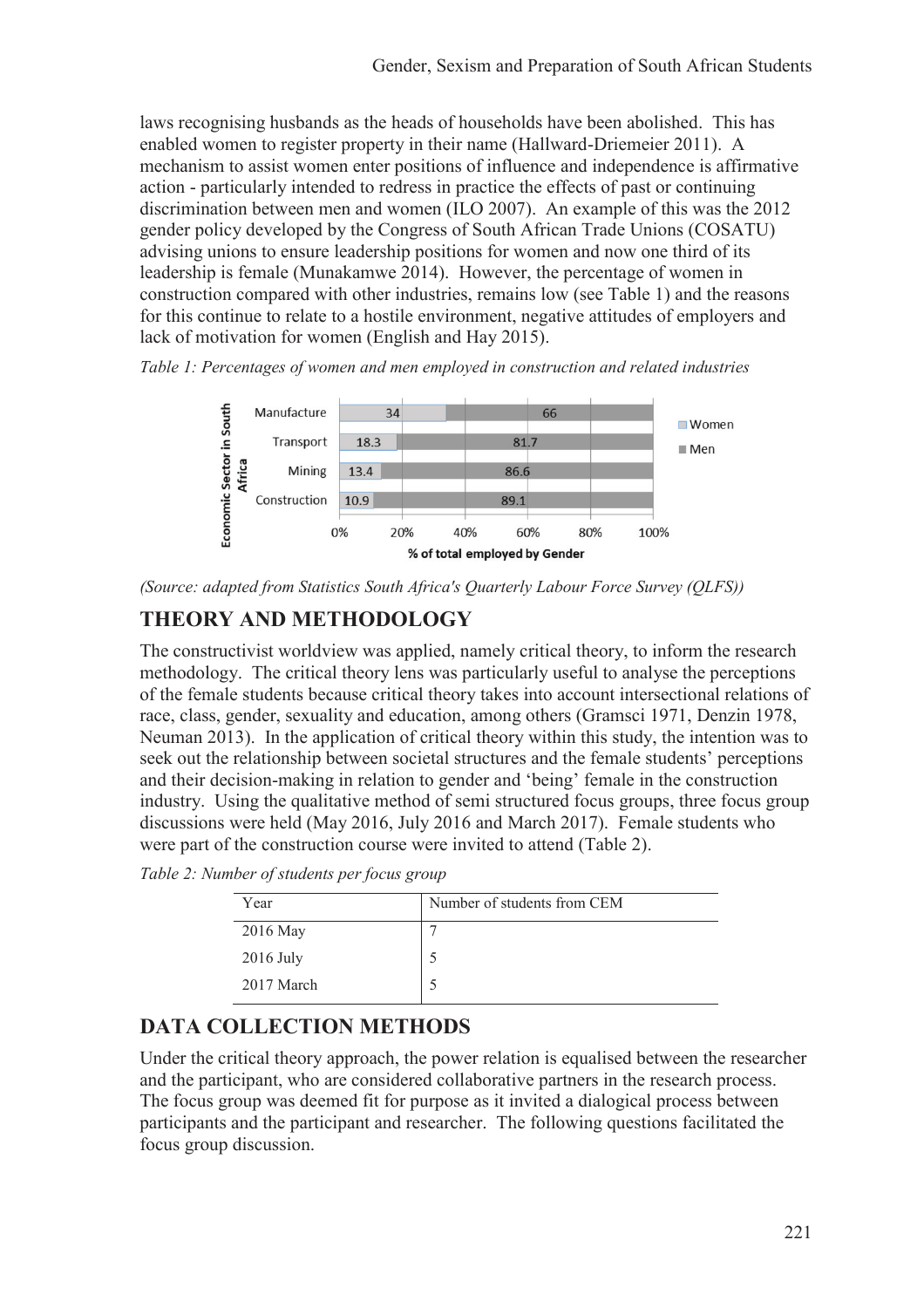### **FINDINGS**

From the data analysis, the following nine themes emerged: protectionism; inherent agency; authentic inclusion; over-performance; assertion of patriarchal assumptions; navigating sexism; career development in a male dominated profession; and scope of influence or leadership. In the paragraphs that follow, each theme is discussed in relation to the findings that emerged in the focus groups. The students were able to give this information on the base of their having vacation work which gave them opportunity to experience habitual behaviours in the industry (CTEq, 2015).

|  |  |  | Table 2: Focus group questions and probes |  |  |
|--|--|--|-------------------------------------------|--|--|
|--|--|--|-------------------------------------------|--|--|

| <b>Six Focus Group Question</b>                                                                                          | Probe / Prompts                                                                                         |  |  |
|--------------------------------------------------------------------------------------------------------------------------|---------------------------------------------------------------------------------------------------------|--|--|
| What do you think are some of the challenges that you<br>think you may experience in industry because of your<br>gender? | Harassment? Deemed unable to participate?<br>Compelled to prove oneself?                                |  |  |
| Are these challenges specific to female engineers<br>industry?                                                           | Whether response is positive or negative, give<br>examples?                                             |  |  |
| Are these challenges specific to South Africa or<br>developing countries?                                                | Perceptions of developed versus developing<br>countries?                                                |  |  |
| How has the engineering curriculum prepared you to<br>respond to the challenges you've mentioned<br>previously?          | Formal curricula content?                                                                               |  |  |
| Has the university prepared you to respond to some of<br>the challenges?                                                 | Informal discussion e.g. societies. Activities<br>such as building on site e.g. Habitat for<br>Humanity |  |  |

#### **Protectionism**

The first finding was that of protectionism which is described as the actions of some men who take it upon themselves to protect, support and assist females in the workplace. The female students shared their experiences of protectionism which ranged from warding off advances of young men to educating the female students about how to navigate and therefore succeed in the workplace "to earn respect" (F1).

In instances where younger men would make inappropriate advances, it was found that the older men would reprimand the younger men's behavior by stating "leave her alone, leave her to work, she's not here for you guys… I've never heard you ask me how my weekend was" (F1). Similarly, GW described her frustration of being protected by men onsite and stated "the moment a woman walks onto a construction site men are like are you okay? Like, I can walk on dirt, like my feet can handle it. We can handle the things that men can handle, but they don't think we can" (GW).

Whilst there appears to be an altruistic motive by male colleagues to support the female student(s), protectionism is recognized by some authors as benevolent sexism (Glick, Fiske *et al*., 2000) which is defined as the full support by men for female equality yet the male colleague(s) will continue to provide support and assistance to the female without specifically being asked to do so. The limitations of protectionism are wide reaching, and can in its most extreme form, limit the female student(s) learning, career development, and professional identity within the workplace. There is therefore a need for educators in higher education, to consider the function of the curricula and/or supporting co-curricular work that can better prepare and equip female students in their navigation of sexism, patriarchy and other forms of gender based violence in the workplace.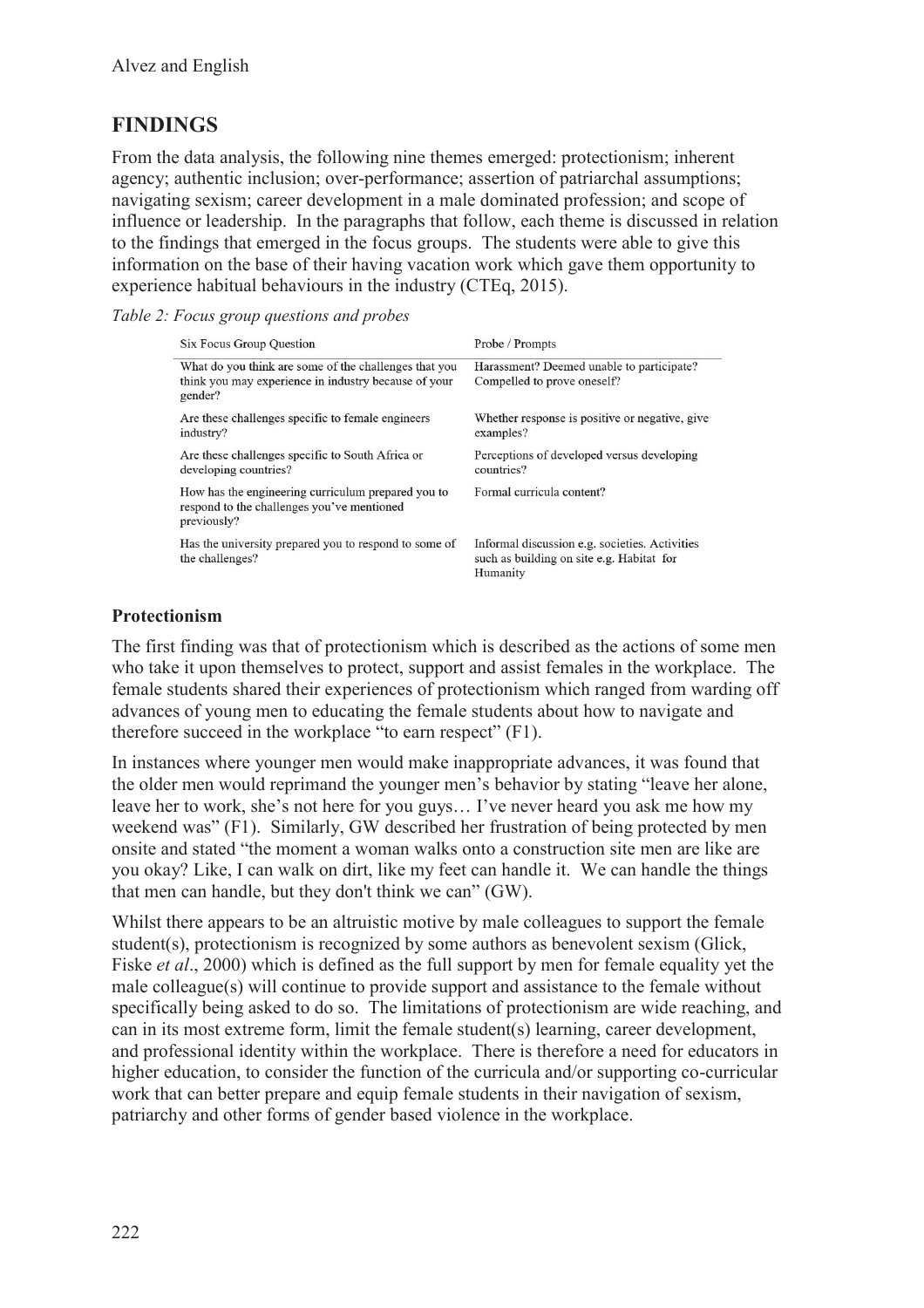#### **Inherent Agency**

The inherent agency in 'being' female in a male dominated industry is the power held by the female body and presence which invites attention. Some students considered that there is an inherent advantage in 'being' female in a male dominated industry. One participant indicates, "Like the minute a female walks in, you immediately get attention. … and then you… voice what you have to say" (F1). Conversely, GL indicates that because the female is receiving this special attention, it is not always possible to know whether the males in the company are genuinely listening and including female colleagues.

#### **Authentic Inclusion**

Authentic inclusion as opposed to performed inclusion is related to the earlier theme of inherent agency - where females experience different treatment because of their gender. However, whether this 'treatment' is genuinely aimed at including females is contentious, because individuals in companies may believe it is advantageous to appear to be including and supporting females in the industry due to the high "demand" for females in property (RM); yet on the other, females are unsure whether their inclusion in the workplace is tokenistic. The latter resulting in females being uncertain of whether their professional contributions are being viewed for their true quality and worth. As a result, females feel compelled to "match" and/or out perform their male colleagues to be valued and respected in the workplace.

In the last decade, the inclusion of women in the workplace as formalised practice has seen beneficial results (ILO, 2016) and the cohort recognised this as an advantage - but could identify the difference between authentic inclusion within the workplace setting as opposed to performed inclusion for points as GL's comment confirmed, "So a company … is earning some points from having some females".

#### **Over-Performance**

An outcome of being uncertain of the authenticity of inclusion by male colleagues in the workplace, is the female students drive to prove that the points are spurious; they are achievers in their own right. Furthermore, the female students also feel they must overperform to be regarded as equal to their male counterparts - "I will show you I can be here" (F1). This is compounded where there is a racial divide as depicted in the this statement by one female participant, "When I'm talking to a professional, especially a white male in the industry, I feel a lot of pressure to prove myself and I don't think it's solely because I'm a student wanting to impress a professional. I think it has very much to do with being an Indian female" (GL).

#### **Assertion of Patriarchal Assumptions**

The female participants in this study shared common experiences where they were not allowed to perform functions on site, which were deemed too difficult for the female student. For example, one participant describes how her supervisor specifically prevented her from using a jack hammer (despite having used it before elsewhere) claiming that "it's heavy" (F1) and granted permission for the male student to use the tool. Similarly, F13 describes being told to not "worry, just sit there" rather than being involved with heavy lifting on site.

In both instances, there is an assumption made about the female body and its ability to participate in heavy labour. For both students, the sense of frustration is exacerbated by the need to prove to colleagues that they are more than capable. Furthermore, the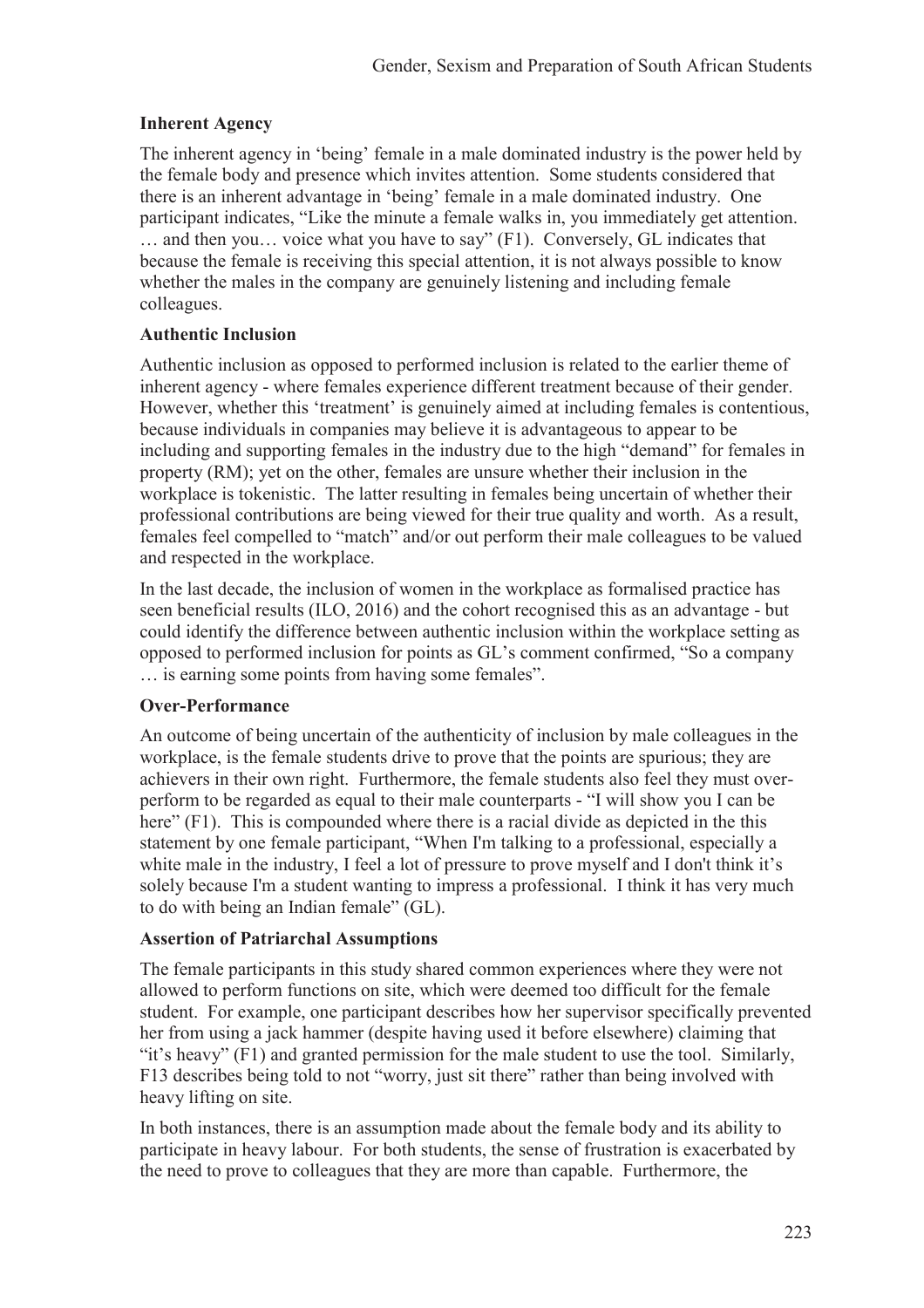patriarchal assumptions directly impact on the students' ability to fully engage with the scope of the work involved in the property and/or construction industry, with the result that female students end up "mainly doing administrative work, but there's so much more to learn; but they [the supervisor] haven't asked if you would like to [get involved in the heavy labour] or if you are capable of doing it [heavy labour]" (F13).

Once again, educators are challenged with preparing females for careers in property and construction, through a curriculum that is seemingly distanced from the realities facing female students in industry. Left unchallenged, it is likely that educators may be underpreparing female students with the skills needed to succeed and assert themselves in male dominated industries.

### **Navigating Sexism**

There is a defeatism, an acceptance of being patronised, in that many felt it easier to work around the status quo which ranges from dismissive attitudes through to sexual harassment, than to confront it "... girls just, they have to because if you're not the top intelligent student, I mean, once you've graduated, a male is more likely to get a job if you're not on the top" (F2).

In addition to the patriarchal assumptions, there were also many instances of sexism that affected female students within the workplace but which they learn how to navigate. Sexism that was experienced included receiving "like 24 marriage proposals a day (FI), whilst another student was told "your job is so easy, why don't you go and do real work and work in a kitchen?" (LI). Similarly, GL was reprimanded for going on site without "safety so they [male colleagues] were like it's a bit dangerous you know, don't come here with your high heels" (GL). These experiences disadvantage the female students who may be an excellent graduate but unable to overcome the discrimination found within the male dominated industries.

Young female students and graduates who, in addition to developing their careers, are having to work within a possibly inhospitable organisational culture. What then can females do when faced with hegemonic patriarchy in the workplace? One student's response was to ignore it [sexual harassment], and then somehow, I just wouldn't feed the fire…and just try to showcase how I actually know what I am doing and prove to them, I am on par with you" (AN). Another student who had experienced persistent advances from a male colleague brushed the sexism off with a sense of despair "because you are going to see these people over and over and I don't want it to be an awkward experience" (LI).

Both responses to sexism by the students depicts a desperation on the part of the female students to "not feed the fire" (AN) yet the students fail to realize that they are rationalizing sexism on behalf of male colleagues who in any setting (including higher education) would be dismissed for sexual harassment. It is also interesting to note that the students do not refer to the male behaviours in a condescending way but rather dismiss sexism in order to protect the working relationship.

#### **Career Development in a Male Dominated Profession**

Two issues for women in non-traditional work are lack of role models and social acceptance, both by themselves and by their environment (Madikizela and Haupt, 2010, English and Hay 2015). Perceptions held by family towards the construction industry reflect assumptions about the type of career path that it is usual for a female to pursue as the comment by F13 illustrates "It's just frustrating, because it limits how much you can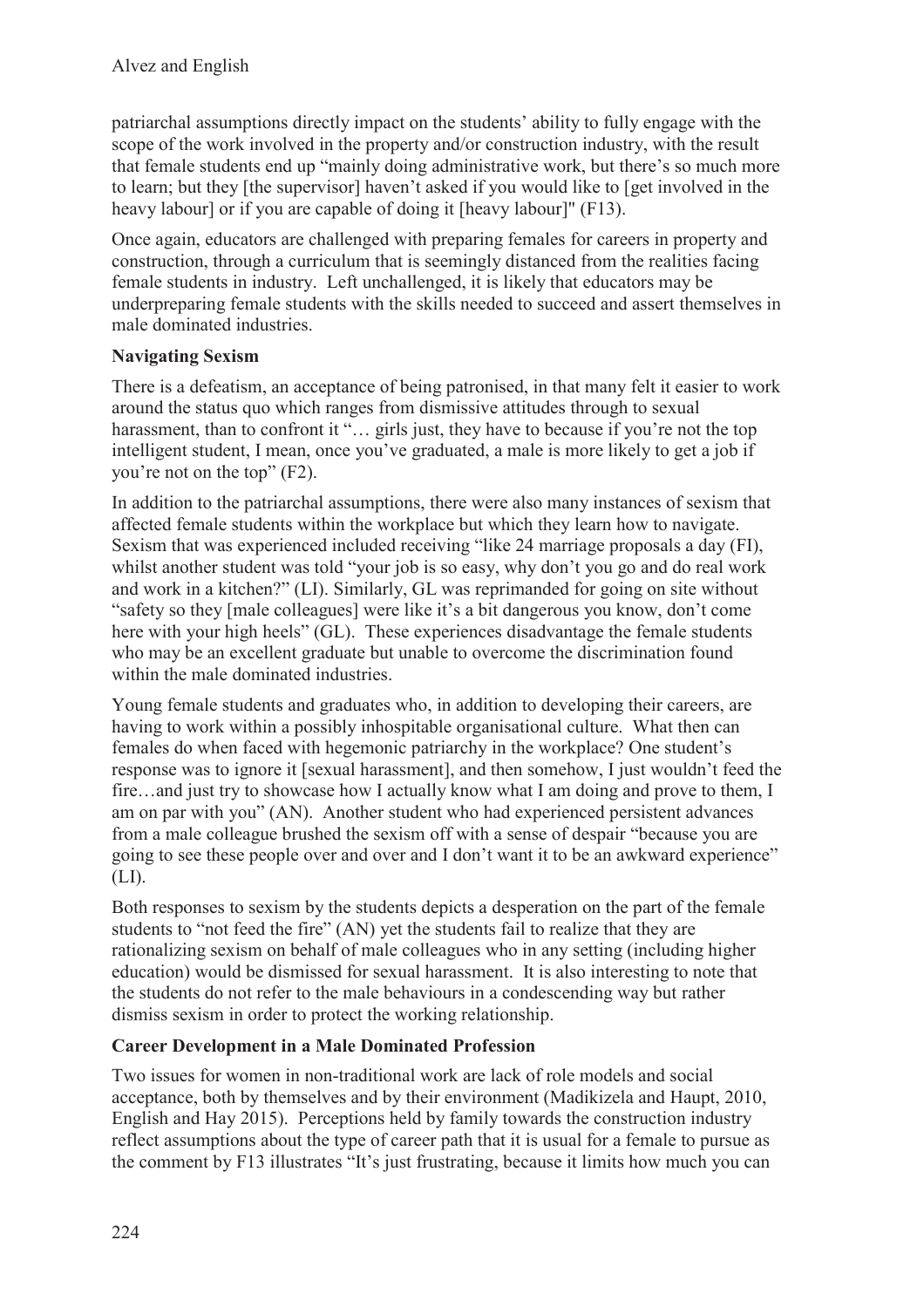learn, because obviously you go on site to participate in the more hands on work but you end up doing mainly administrative work."

Societal norms are that women in construction can only be administrative support, be it in the site office or as an estate agent, a largely feminized career. This has been perpetuated by the lack of role models ("because I honestly don't know someone who has done this [construction and property] course before" FS5) and of knowledge ("Property still has a stigma, so everyone assumes that because you say I'm in the property industry, they're all thinking brick and mortar" RM).

The perpetuation of these attitudes has been through the lack of role models. Female students with no female archetypes to aspire to follow have lacked confidence in their outlook. The reflection was that there was a negative viewpoint which was not being challenged. "In our industry there are very few of us already and then if you want to take six months [for maternity leave] it's going to be like oh, let's not employ so many of them because they just disappear for six months in the end" (FS). The resulting lack of confidence is inherent in attitudes to curricula that does not ensure that female students are accessing the same knowledge as male, as verbalised by this debate "Isn't there a project where you're going to have to do everything yourself?" (FS3) and "That's why I'm so scared, because I'm not going to be able to" (FS2).

#### **Scope of Influence or Leadership**

Women were described earlier as having good communication skills and thus adding to the dynamics of leadership (McKinsey and Company 2013; ILO 2016) and this has been well documented in research specific to construction (Fielden *et al*., 2000, Dainty *et al*., 2004). Leadership for the students was seen as a future role but not in conventional terms of power but of respect, development and outreach. As female students they emphasised communicative practices "…think about the social impact of the development, as opposed to just developing this. If you are developing in the UK, most of it is more just you are developing so that there is space for people to live. In South Africa you've got to think much more broadly. Is it inclusive? Is it going to help future generations?"(FS). Though having no role models themselves, they saw themselves taking on this role "I actually went to my high school to tell them about what I am doing, which they obviously were not aware of...we should] make them aware that there is property, because so many people don't know" (F5).

### **CONCLUSIONS AND RECOMMENDATIONS**

The researchers consider that a focus on the relationship between graduate competency, the curriculum *and* the places of employment is lacking. We question how universities and industries are preparing themselves for our graduates and what quality assessments are being conducted to ensure that our graduates are being received into inclusive, equal, and diverse workplace environments that reflect the ethos of inclusion that is being attempted and in some areas successfully inculcated in our own institutions of higher education. What this research therefore emphasises is the potential disconnect between the taught curriculum and the expected competencies of graduates. Of concern is the underprepared state of companies to receive graduates that are expecting industry to be inclusive, equal and diverse.

### **REFERENCES**

Babbie, E and Mouton, J (2002) *The Practice of Social Research.* Cape Town: Oxford University Press.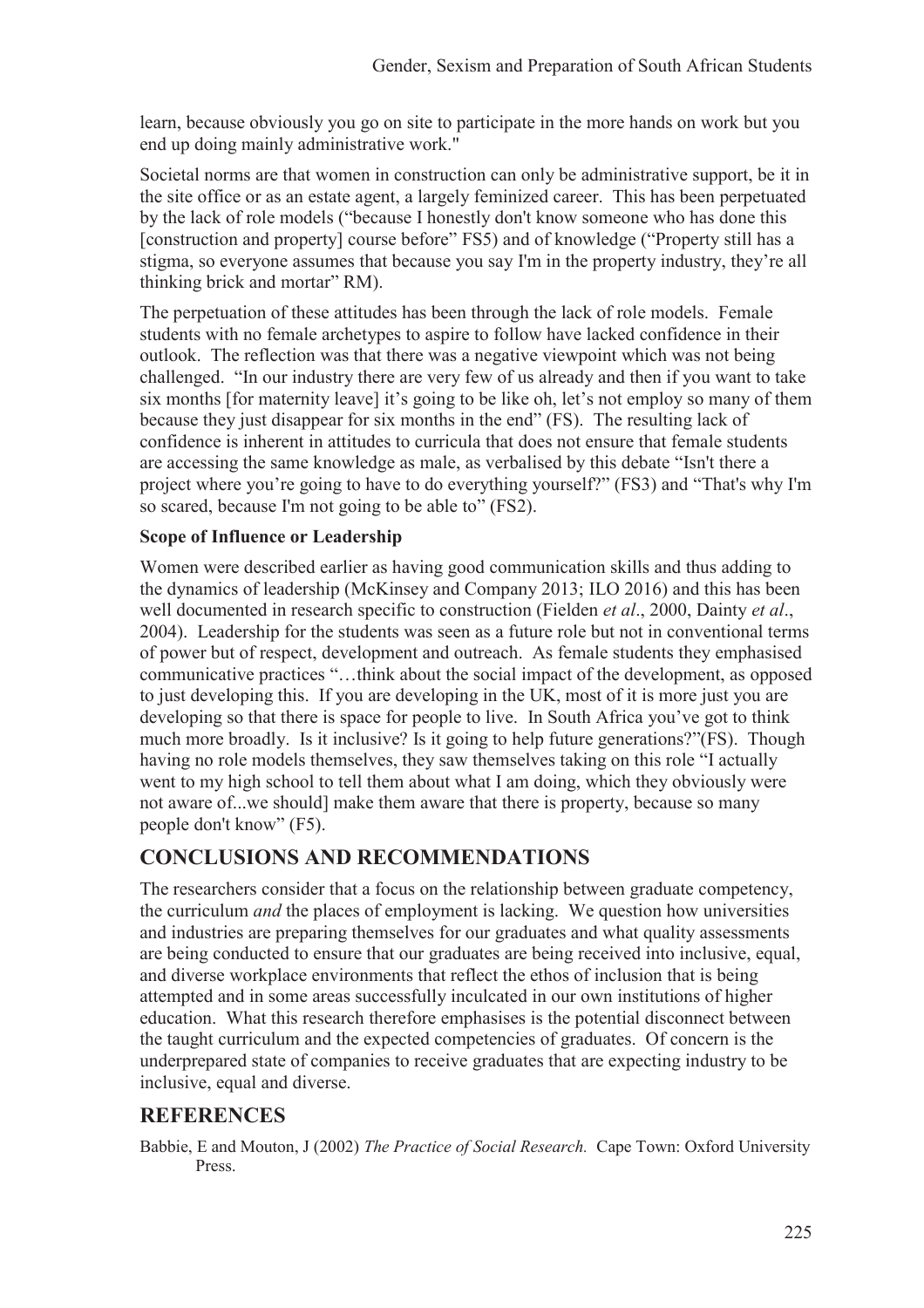- Johnston, H (2014) Voting for Change? Women and Gender Equality in the 2014 South African Elections. South Africa: Heinrich Böll Stiftung. Available from http://za.boell.org/2014/05/05/voting-change-women-and-gender-equality-2014-southafrican-elections#\_ftnref1 [Accessed 12th July 2017].
- Construction Industry Development Board (CIDB) (2006) *Construction Sector Broad-Based Black Economic Empowerment Charter Version 6.* South Africa*:* Construction Industry Development Board. Available from http://www.publicworks.gov.za/PDFs/documents/Charters/Construction\_Charter\_Version  $6$ -Final%20-26-01-06.pdf [Accessed 12<sup>th</sup> July 2017].
- Creswell, J (2013) *Research Design: Qualitative, Quantitative, and Mixed Methods Approaches*. Newbury Park, California: SAGE Publications, Inc.
- CTEq (2015) *Work-Based Learning: An Employer's Guide*. Washington, D.C: Change the Equation (CTEq).
- Dainty, A, Bagihole, B, Ansari, K And Jackson, J (2004) Creating Equality in the Construction industry: An Agenda for change for women and ethnic minorities. *Construction Research*, **5**(1) 75-86
- Denzin, N (1978) Sociological Methods. New York: McGraw-Hill.
- English, J and Alves, S (2016) Inclusion of HIV education into a third-year communication course for students of engineering and the built environment. *South African Journal of Higher Education*, **30**(4), 5-19.
- English, J and Hay, P (2015) Black South African women in construction: Cues for success. Journal of Engineering, Design and Technology, **13**(1), 144-164.
- English, J and Le Jeune, K (2012) Do professional women and tradeswomen in the South African construction industry share common employment barriers, despite progressive government legislation? *Journal of Professional Issues in Engineering Education and Practice*, 38(2), 145-191.
- Fielden, S, Davidson, M, Gale, A and Davey, C (2000) Women in construction: The untapped resource. *Construction Management and Economics*. **18**(1), 113-121.
- Floro, M S and Komatsu, H (2011) Labour force participation, gender and work in South Africa: What can time use data reveal? *Feminist Economics*, **17**(4), 33-66.
- Flyvbjerg, B (2006). Five Misunderstandings about Case Study Research. Case Study, Qualitative Inquiry, **12**(1), 219-245.
- Gramsci, A (1971) Selections from the Prison Notebooks of Antonio Gramsci. New York: International Publishers.
- Hallward-Driemeier, M (2011) *Improving the Legal Investment Climate for Women in Sub-Saharan Africa*. Washington, D.C: World Bank.
- Haupt, T and Fester, F (2012) Women-owned construction enterprises: A South African assessment. *Journal of Engineering, Design and Technology*, **10**(1), 52-71.
- Wood, L (HEAIDS) (2014) *A Desktop Review of HIV and AIDS Curricular Responses in the Higher Education Sector - With a Particular Focus on the Local, African and Internationally Published Literature*. Pretoria: Higher Education in South Africa: Higher Education HIV/AIDS. Available from https://heaids.org.za/site/assets/files/1248/desktop\_research\_paper\_2104.pdf [Accessed 12th July 2017].
- ILO (2007) *ABC of Women Workers' Rights and Gender Equality*. Geneva: International Labour Office.
- ILO (2016) *Women at Work: Trends*. Geneva: International Labour Office.